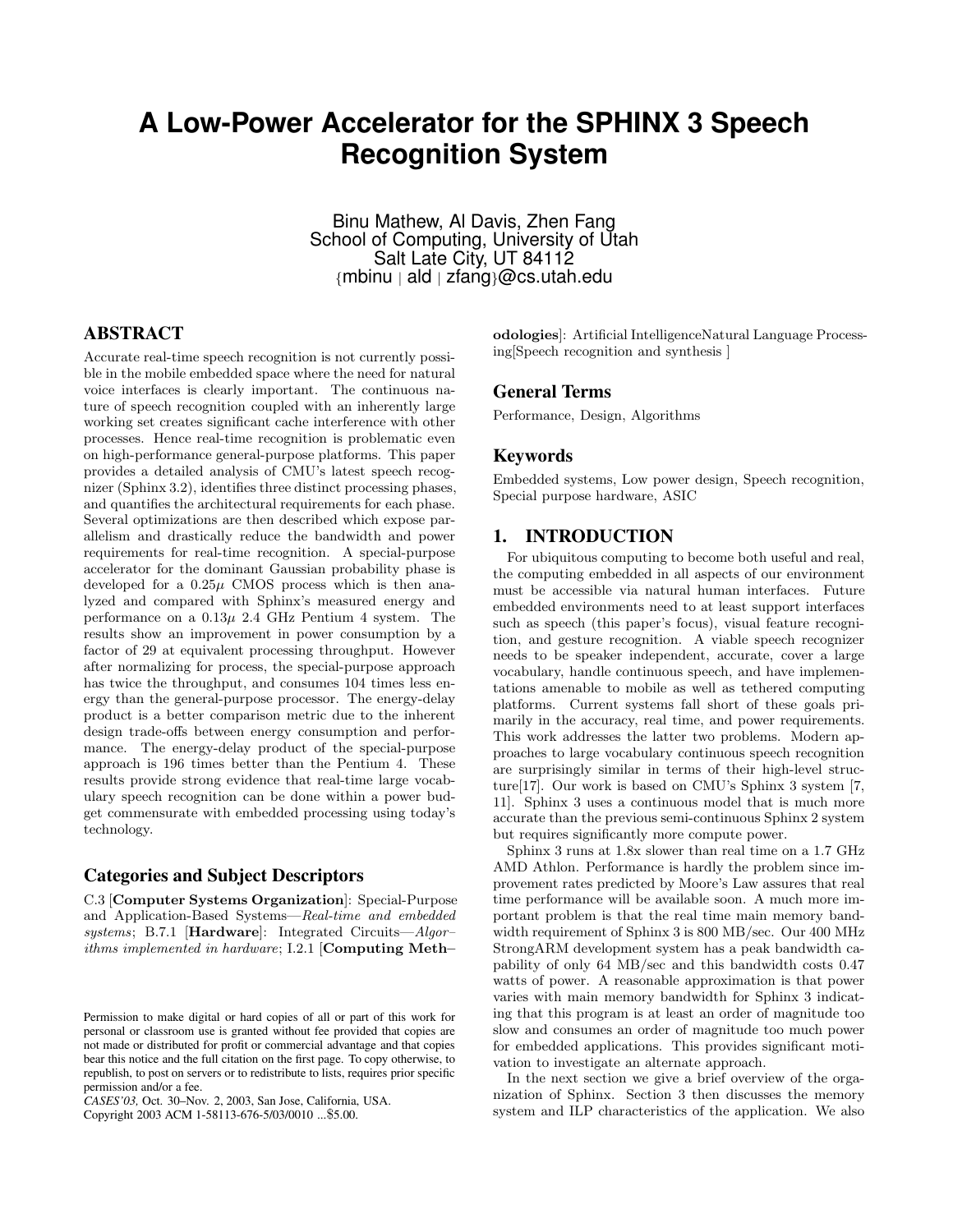

Figure 1: Anatomy of a Speech Recognizer

do software optimizations to Sphinx the results of which appear in Section 3.3. We then present a hardware accelerator architecture for the Gaussian phase of Sphinx in Section 4. The performance and power consumption characteristics of the architecture are evaluated in Section 5. As will be explained shortly, in addition to the Gaussian phase, Sphinx has another dominant phase called HMM. Though we analyze the performance of both the phases here, we accelerate only the Gaussian phase in this paper. We present an acceleration strategy for HMM in [9]. Sections 6 and 7 cover related work and conclusions respectively.

# **2. OVERVIEW OF SPHINX**

A simplistic view of the high-level organization of Sphinx 3 is shown in Figure 1. Rectangles represent algorithmic phases and rounded boxes represent databases. The numbers in parenthesis are the approximate on-disk size of the databases before they are loaded into memory and possibly expanded. Sphinx has 3 major logical phases: front-end signal processing which transforms raw signal data into feature vectors; acoustic modeling which converts feature vectors into a series of phonemes; and a language model based search that transforms phoneme sequences into sequences of words. The process inherently considers multiple probable candidate phoneme and word sequences simultaneously. The final choice is made based on both phoneme and word context. We focus on analyzing the dominant processing component of the acoustic and search phases in this paper.

The front end will hereafter be referred to as FE. The dominant computation done during acoustic model evaluation is Gaussian probability estimation. Hence the figure and the rest of this paper refers to this algorithm as GAU. The key component of the search phase is Hidden Markov Model evaluation. So we refer to it as HMM.

A more accurate and detailed view is that Sphinx models language using hidden Markov models where the probability of observing a feature vector while in a particular state is assumed to follow a Gaussian distribution. GAU precomputes Gaussian probabilities for sub-phonetic HMM states (senones). The output of the GAU phase is used during acoustic model evaluation and represents the probability of observing a feature vector in an HMM state. The Gaussian probability is computed as the weighted sum of the Mahanalobis distance of the feature from a set of references used while training the recognizer. The Mahanalobis distance is a statistically significant distance squared metric between two vectors. Given a feature vector Feat and the pair of vectors  $(M, V)$  (hereafter called a component) which represent the mean and variance from a reference, GAU spends most of its time computing the quantity:

 $d = \sum_{c=1}^{8} FinalWeight_c + FinalScale_c * \sum_{i=1}^{39} (Feat[i] M[i])^2 * V[i]$ 

GAU is a component of many recognizers including Sphinx 3, Cambridge University's HTK, ISIP and Sirocco to name a few [6, 7, 15, 14, 4]. For Sphinx 3, all three vectors contain 39 IEEE 754 32-bit floating point numbers. The Gaussian reference table contains 49,152 components for the HUB4 speech model we use. Each component consists of an instance of a mean vector and a variance vector.

Sphinx uses feedback from the HMM phase to minimize the number of components GAU needs to evaluate. In the worst case, every single component needs to be evaluated for every single frame. A real time recognizer should have the ability to perform 4.9 million component evaluations per second. In practice, the feedback heuristic manages to reduce this number to well under 50%. The Viterbi search algorithm for HMMs is multiplication intensive, but Sphinx as well as many other speech recognizers convert it to an integer addition problem by using fixed point arithmetic in a logarithmic domain. FE and GAU are the only floating point intensive components of Sphinx.

The Sphinx 3 code spends less than 1% of its time on front end processing, 57.5% of the time on the Gaussian phase and 41.5% on the HMM phase. While our work has addressed the entire application, the work reported here addresses the optimization and implementation of the dominant Gaussian phase. The contributions include an analysis of the Sphinx 3 system, an algorithmic modification which exposes additional parallelism at the cost of increased work, an optimization which drastically reduces bandwidth requirements, and a special-purpose coprocessor architecture which improves the performance of Sphinx 3 while simultaneously reducing the energy requirements to the point where real-time, speaker-independent speech recognition is viable on embedded systems in today's technology.

# **3. CHARACTERIZATION ANDOPTIMIZA-TION OF SPHINX 3**

To fully characterize the complex behavior of Sphinx, we developed several variants of the original application. In addition to the FE, GAU and HMM phases, Sphinx has a lengthy startup phase and extremely large data structures which could cause high TLB miss rates on embedded platforms with limited TLB reach. To avoid performance characteristics being aliased by startup cost and the TLB miss rate, Sphinx 3.2 was modified to support checkpointing and fast restart. For embedded platforms, the check-pointed data structures may be moved to ROM in a physically mapped segment similar to kseg0 in MIPS processors. Results in this paper are based on this low startup cost version of Sphinx referred to as original.

Previous studies have not characterized the 3 phases separately [2, 8]. To capture the phase characteristics and to separate optimizations for embedded architectures, we developed a "phased" version of Sphinx 3. In phased, each of the FE, GAU and HMM phases can be run independently with input and output data redirected to intermediate files. In the rest of this paper FE, GAU, HMM refers to the corresponding phase run in isolation while phased refers to all three chained sequentially with no feedback. In Phased, FE and HMM are identical to original, while GAU work is increased by the lack of dynamic feedback from HMM. Break-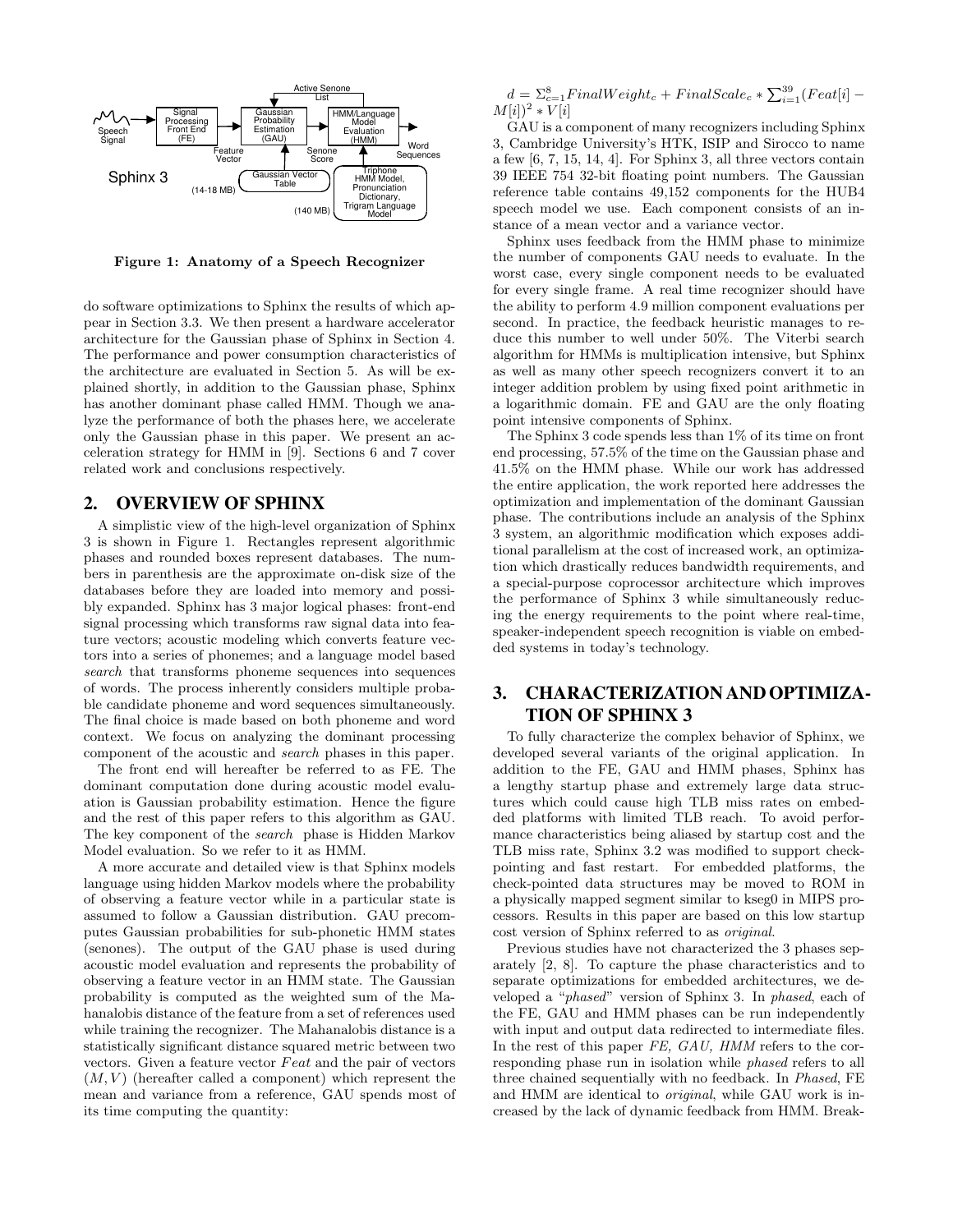

Figure 2: L1 Dcache Miss rate

ing this feedback path exposes parallelism in each phase and allows the phases to be pipelined. GAU OPT refers to a cache optimized version of the GAU phase alone. PAR runs each of the FE, GAU OPT and HMM phases on separate processors. It also uses the same cache optimizations as GAU OPT.

We used both simulation and native profiling tools to analyze Sphinx 3. Simulations provide flexibility and a high degree of observability, while profiled execution on a real platform provides realistic performance measures and serves as a way to validate the accuracy of the simulator. The configurations used to analyze Sphinx 3 are shown in Table 1.

It appeared likely that a multi-GHz processor might be required to operate Sphinx in real time. Parameters like L1 cache hit time, memory access time, floating point latencies etc were measured on a 1.7GHz AMD Athlon processor using the lmbench hardware performance analysis benchmark [10]. Numbers that could not be directly measured were obtained from vendor micro architecture references. The Simplescalar simulator was then configured to reflect these parameters. Unless mentioned otherwise, the remainder of this paper uses the default configuration.

Native profiling indicates that the original Sphinx 3 spends approximately 0.89%, 49.8% and 49.3% of its compute cycles in the FE, GAU and HMM phases respectively. Another recent study found that as high as 70% of another speech recognizers execution time was spent in Gaussian probability computation [8]. In the phased version we found that approximately 0.74%, 55.5% and 41.3% of time was spent in FE, GAU and HMM respectively. Since FE is such a small component of the execution time, we ignore it in the rest of this study and concentrate on the analysis of the GAU and HMM phases.

#### **3.1 Memory System Behavior**

Figures 2 and 3 show the L1 Dcache and L2 cache miss rates for original, phased, FE, HMM and GAU for a variety of configurations. Since earlier studies showed that larger line sizes benefited Sphinx II, 64 byte L1 and 128 byte L2 cache line sizes were chosen [2]. In addition, the L2 cache experiments assume a 32K L1 Dcache. Both figures assume an 8 KB Icache. Since Sphinx has an extremely low instruction cache miss rate of 0.08% for an 8KB Icache, no



Figure 3: L2 Cache Miss rate



Figure 4: L2 to Memory Bandwidth

other Icache experiments were done. The SGI data provides a reality check since they represent results obtained using hardware performance counters. Though the SGI memory system latency is much lower than that of simulated processors on account of low processor to memory clock ratio, the L2 results are very similar in character to the 8MB simulation results in spite of the effects of out of order execution affected by memory system latency and differences in the cache replacement policy. The L1 results are not directly comparable since the R12000 uses a 32 byte L1 line size and suffers from cache pollution induced by abundant DTLB misses.

Figure 4 shows the average bandwidth required to process the workload in real time. This is obtained by dividing the total L2 to memory traffic while Sphinx operates on a speech file by the duration in seconds of the speech signal. The evidence suggests that bandwidth starvation leading to stalls on L2 misses is the reason this application is not able to meet real time requirements. The memory bandwidth required for this application is several times higher than what is available in practice. Note that available bandwidth is always significantly less than the theoretical peak on most architectures. A 16 fold improvement in L2 size from 256 KB (the L2 size of a 1.7 GHz Athlon) to 8 MB (SGI Onyx) produces only a very small decrease in the bandwidth requirement of GAU. This phase essentially works in stream mode making 100 sequential passes per second over a 14 MB Gaussian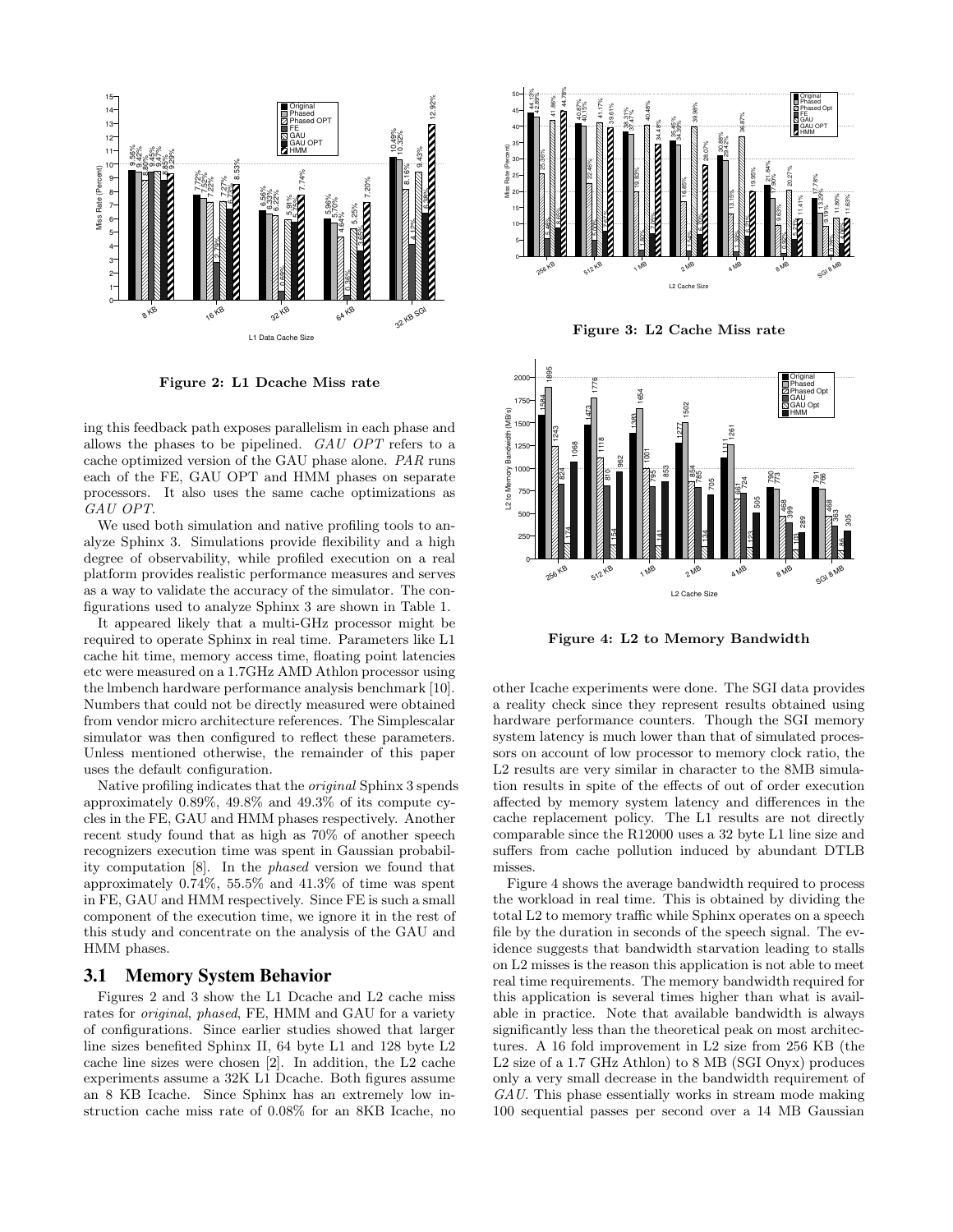| Native Execution:                                                 |
|-------------------------------------------------------------------|
| SGI Onyx3, 32 R12K processors at 400 MHz                          |
| 32KB 2 way IL1, 32KB 2 way DL1, 8 MB L2                           |
| Software: IRIX 64, MIPS Pro compiler, Perfex, Speedshop           |
| <b>Simulator:</b> (default configuration)                         |
| SimpleScalar 3.0, out of order CPU model, PISA ISA                |
| 8 KB 2 way IL1, 2 cycle latency, 32 KB 2 way DL1, 4 cycle latency |
| 2 MB 2 way L2, 20 cycle latency, 228 cycle DRAM latency           |
| L1 line size 64 bytes, L2 line size 128 bytes                     |
| Software: gcc 2.6.3                                               |
| <b>ILP Experiment Configurations</b>                              |
| Reasonable configuration:                                         |
| 32KB DL1, 4 cycle latency, 2MB L2, 20 cycle latency               |
| 2 memory ports                                                    |
| Aggressive configuration:                                         |
| 32KB DL1, 2 cycle latency, 8MB L2, 20 cycle latency               |
| 4 memory ports                                                    |

Table 1: Experiment Parameters

table. The speech signal itself contributes only 16KB/s to the total bandwidth requirements. Some computation saving heuristics in Sphinx also have the beneficial side effect of helping to save bandwidth by not touching blocks that are deemed improbable. Until the L2 size reaches 8 MB, long term reuse of Gaussian table entries in the L2 is infrequent. It should be noted that the bandwidth requirement of GAU in isolation is more severe than if it were operating inside original, since feedback driven heuristics cannot be applied.

### **3.2 ILP in Sphinx**

Before exploring special-purpose architecture extensions for speech, it is worthwhile to investigate the limits of modern architectures. GAU is a floating point dominant code while HMM is dominated by integer computations. GAU also appears to be easily vectorizable. We performed two simulation studies to explore possibilities for extracting ILP. For GAU, a surplus of integer ALUs were provided and the number of floating point units were varied. Since this algorithm uses an equal number of multiplies and adds, the number of floating point adders and multipliers were increased in equal numbers from 1 to 4, which corresponds to the X axis varying from 2 to 8 FPUs in Figure 5. Two different memory system hierarchies were considered: a reasonable one for a multi GHZ processor and an aggressive memory system with lower latencies. Both configurations are summarized in Table 1.

The SGI-2+2f entry describes the measured total IPC on the R12000 which has 2 integer and 2 floating point units. The SGI-2 entry is the measured floating point IPC alone. In the case of GAU, IPC remains low because of the inability of the algorithm to have sufficient memory bandwidth to keep the FPUs active. In the case of the R12000 which can issue two floating point operations per cycle, the IPC for this loop is an underwhelming 0.37. GAU OPT, uncovers opportunities for ILP by virtue of its cache optimizations thereby improving IPC greatly. However, the IPC saturates at 1.2 in spite of available function units. A recently published study also indicated IPC in the range of 0.4 to 1.2 for another speech recognizer [8]. Clearly, the architecture and compiler are unable to automatically extract the available



Figure 5: GAU and GAU OPT IPC

ILP which again argues for custom acceleration strategies. Figure 6 shows the corresponding experiment for the HMM phase. In this experiment, the number of integer adders and multipliers are varied equally from 1 to 4. In spite of available execution resources, IPC remains low. It should be noted that in both experiments, the SGI results are indicative of cases where the CPU to memory clock ratio is low. This ratio will undoubtedly increase in the future.

The observations from sections 3.1 and 3.2 have several implications: If speech is an "always on" feature, it could cause significant L2 cache pollution and memory bandwidth degradation to the foreground application. To guarantee real time processing, it might be better to stream data around the L2 rather than pollute it. Since the L2 cache is one of the largest sources of capacitance on the chip, accessing it for stream data also incurs a large power overhead. Low power embedded platforms may not need any L2 cache at all since dramatic increases in L2 size are not accompanied by corresponding improvements in DRAM bandwidth or performance. Bandwidth reduction is important for its own sake as well as to reduce power consumption. Bandwidth partitioning so that each phase has independent access to its data set is important.

#### **3.3 Results of Software Optimizations**

This section presents the results of our software optimizations before we move on to the acceleration architecture for GAU.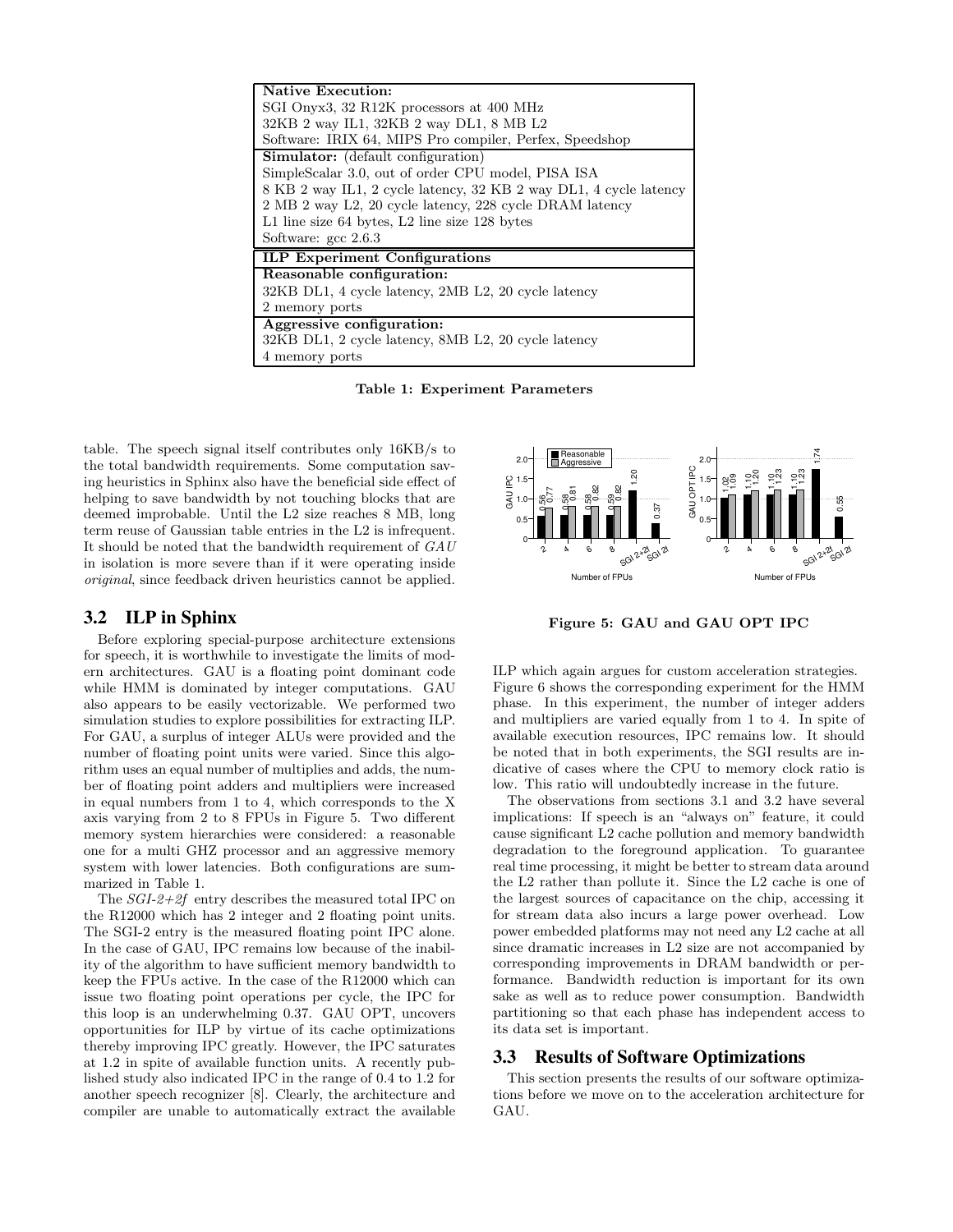

Figure 7: Measured Speedup on R12K

#### *3.3.1 Cache Optimizations*

In Section 3.1, GAU was shown to be bandwidth starved. The GAU code in phased was instrumented and found to require approximately twice the amount of computation as in original. However, Figure 7 shows that phased suffers only 0.85 times slow down over original on an R12000. Clearly, a large fraction of the excess computation is hidden by memory latency. With processor to memory speed ratios increasing in the future, an out of order processor can hide an even larger amount of compute overhead. The key is to improve the memory system behavior without an unreasonable increase in compute requirements.

To achieve this goal, two transformations were performed on phased. First, a blocking optimization similar in spirit to loop tiling is performed which delays the initial speech signal by 100ms or 10 frames. The Gaussian probabilities for all 10 frames are then computed by making a single pass over the Gaussian tables. This effectively reduces the number of passes to 10 per second where original would have done 100. The blocking factor is limited to 10 to avoid a perceptible real-time lag at the decoder output.

It should be noted that this is not a blocking or tiling transformation that a compiler could perform. The software had to be restructured to accumulate 10 frames of the speech signal and process 10 frames in one pass. Further, this became possible only because we eliminated the feedback between HMM and GAU. Speech researchers advancing the state of their art are unlikely to be interested in or aware of architectural level implications. Thus, it is imperative that architecture researchers analyze the performance implications of important perception applications like speech recognition.

Sphinx allocates the mean and variance vectors used for Gaussian computation described in section 1 separately. Every component evaluation consumes one mean and one variance vector. Since Sphinx originally allocated each table of vectors separately and each is more than 7 MB, they potentially conflict with each other in the cache. To avoid this, we interleaved corresponding mean and variance vectors and padded them with an additional 64 bytes to be exactly 3 L2 cache lines long. This padding strategy consumes bandwidth but simplifies DMA transfers for the coprocessor architecture described later. The optimized version appears in Figure 8. Note the interleaving of vectors and a blocking loop that is not present in the equation shown in Section 1. More details of how this affects a hardware implementation will be presented in the next section. The optimized version appears in Figures 2, 3, 4 and 7 as the data point GAU OPT.

GAU OPT demonstrates the true streaming nature of GAU. Figure 4 shows that GAU OPT uses a factor of 4.7 to 3.9 less bandwidth than GAU in simulation with a factor of 4.2 improvement obtained on a real machine. This supports our claim that GAU processing can be done without an L2 cache. With a 256 KB L2 cache, the GAU OPT bandwidth is 174 MB/s. We have calculated that with no heuristic, and no L2 cache, GAU OPT can meet its real time requirements with 180 MB/s of main memory bandwidth. This has important implications for the scalability of servers that process speech.

Figures 2 and 3 show dramatic reduction in the cache miss rates in both simulation and native execution. The L2 native execution results are better than simulation results. The large variation in the L1 results is due to the 32 byte L1 line size on the R12000 and also possibly because of an extremely large number of TLB misses. The software miss handler could easily pollute the L1 cache. The important point is that Figure 7 shows that OPT, a version of phased with our GAU OPT blocking optimizations achieves a slight speedup over original in spite of performing a larger number of computations. In summary, to be able to extract parallelism, the feedback loop was broken which approximately doubled the GAU workload. With cache optimizations (which are not possible with feedback), the loss due to the extra GAU workload is recovered and the exposed parallelism is now open for further optimization.

#### *3.3.2 Parallelization*

Based on the percentage of execution time, Amdahl's law predicts a factor of 1.97 speedup if GAU and HMM processing could be entirely overlapped. It is clear that a specialpurpose architecture for GAU can have significant speedup, as well as power and scaling benefits. We parallelized Sphinx in order to see if there were any practical impediments to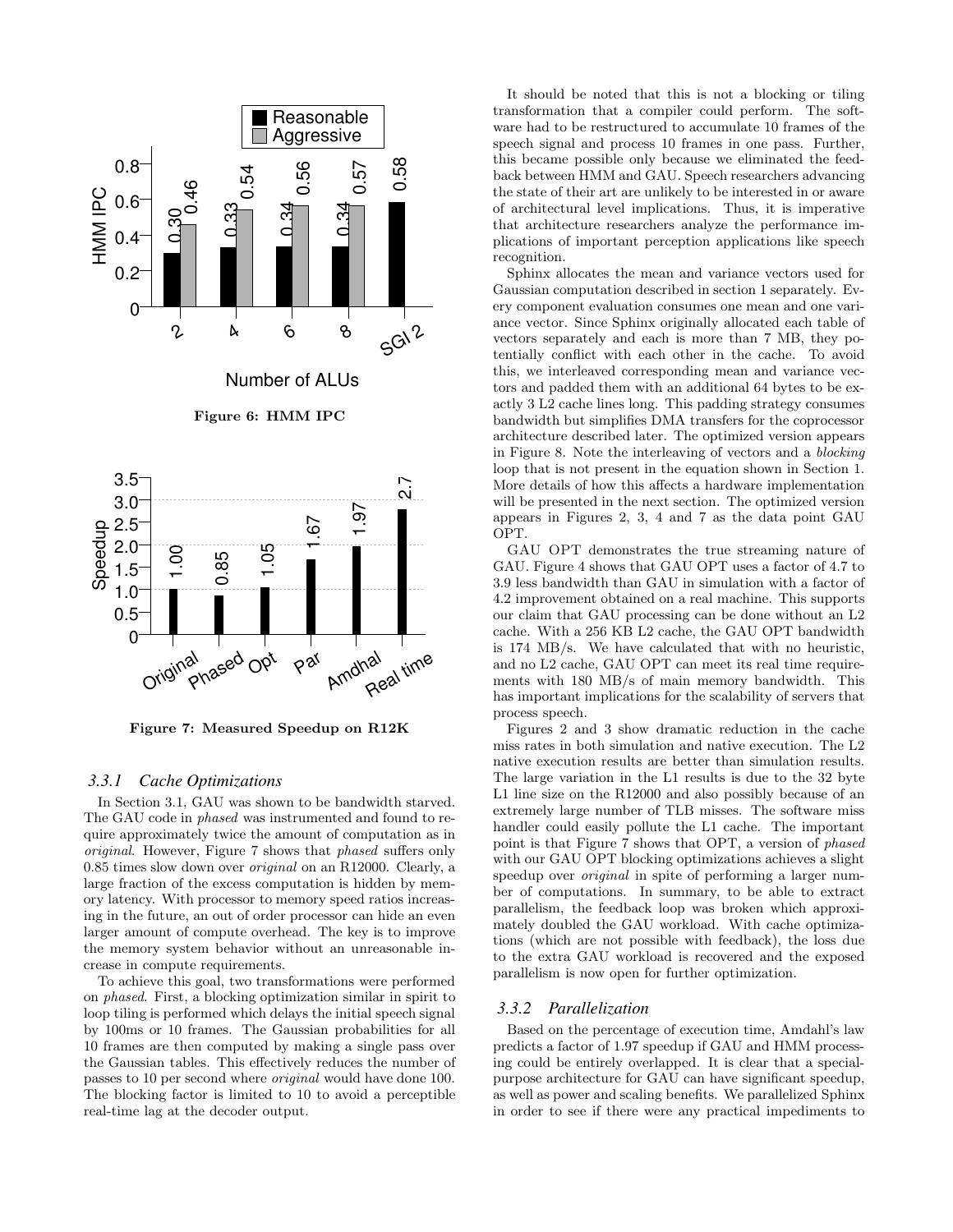```
for(senone = 0; senone < N; senone++) // Loop 0
for(block=0; block < 10; block++) // Loop 1
  for(c=0; c < 8; c++) // Loop 2
    {
     for(i=0, sum=0.0; i < 39; i++) // Loop 3
         {
          t = X[block][i] - Gautable[senone][c].vector[i].Mean;
          \texttt{sum} = \texttt{t} * \texttt{t} * \texttt{Gauthle} \texttt{[senone]} \texttt{[c]} \texttt{.vector} \texttt{[i]} \texttt{.Var};sum = max(sum, MINIMUM_VALUE);
         }
     score[senone][block] += sum * Gautable[senone][c].FinalScale +
                  Gautable[senone][c].FinalWeight;
    }
```
Figure 8: Cache Optimized Gaussian Algorithm

achieving good speedup. We developed, a parallel version of Sphinx, called PAR, which runs each of the FE, GAU OPT and HMM phases on separate processors. In effect, this models an SMP version of Sphinx 3 as well as the case where each processor could be replaced by a special-purpose accelerator. As shown in Figure 7, the parallel version achieves a speedup of 1.67 over the original sequential version. A custom accelerator will likely be even better. The HMM phase was further multi-threaded to use 4 processors instead of 1, but the resulting 5 processor version was slower than the 2 processor version due to the high synchronization overhead. Our research shows that HMM processing also benefits from special-purpose acceleration but that work is reported elsewhere [9].

#### **4. ACCELERATOR ARCHITECTURE**

The tight structure of the GAU computation lends itself to a high-throughput custom implementation. The key questions are how to achieve area, power and bandwidth efficiency as well as scalability. This section describes how we achieved these goals by a) reducing the floating point precision, b) restructuring the computation, and c) sharing memory bandwidth.

Sphinx designers try hard to eliminate floating point computation wherever possible. GAU and FE are the only floating point dominant computations in Sphinx. An attempt was made to convert GAU to use fixed point integer arithmetic. This was a total failure. The computations require a very high dynamic range which cannot be provided with 32 bit scaled integer arithmetic. Fortunately, the scores of the highly probable states are typically several orders of magnitude higher than those of the less likely ones indicating that a wide range is more important than precision.

Earlier work explored the use of special-purpose floating point formats in Gaussian estimation to save memory bandwidth [12]. Special floating point formats should be almost invisible to the application. This reduces complexity and enables the development of speech models without access to any special hardware. We conducted an empirical search for the precision requirements by creating a custom software floating point emulation library for GAU. The library supports multiplication, addition, MAC, and  $(a-b)^2$  operations on IEEE 754 format floating point numbers. The approach was to experimentally reduce mantissa and exponent sizes without changing the output results of the Sphinx 3 recognizer. The result is an IEEE 754 compatible 12-bit mantissa and 8-bit exponent format similar to an IEEE 754 number in that, it has a sign-bit, an 8-bit excess 127 exponent and a hidden one-bit in its normalized mantissa. Unlike IEEE 754 which has 23 explicit-bits in the mantissa, we only need 12-bits. Conversion between the reduced precision representation and IEEE 754 is trivial. Though our study was done independently, we subsequently found a previous study which arrived at similar conclusions based on an earlier version of Sphinx [16]. However this study used digit serial multipliers which cannot provide the kind of throughput required for GAU computation. Hence we chose to use fully pipelined reduced precision multipliers instead.

Another key insight is that current high performance microprocessors provide a fused multiply add operation which would benefit GAU. However, GAU also needs an add multiply (subtract-square) operation. There is scope for floating point circuit improvements relying on the nature of  $(a - b)^2$ always returning a positive number. Further gains can be obtained both in area, latency, power and magnitude of the numerical error by fusing the operations  $(a - \breve{b})^2 * c$ . This is the approach we have taken.

## **4.1 Top Level Organization**

Figure 9 illustrates the system context for our GAU accelerator.



Figure 9: Top Level Organization of Gaussian Estimator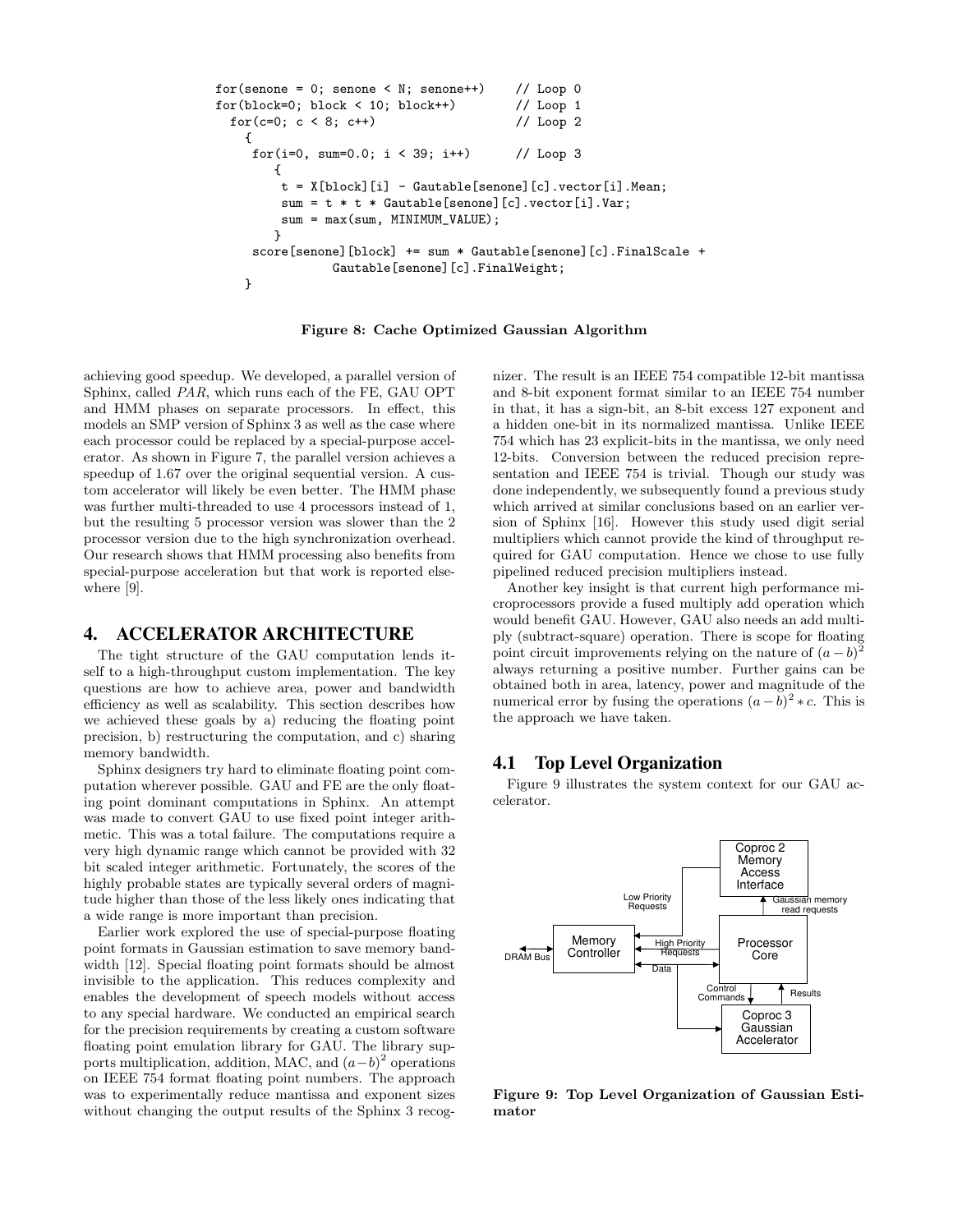

Figure 10: Gaussian Coprocessor

We implemented loops 1,2,3 (from the optimized GAU algorithm in Figure 8) in hardware while the outer loop is implemented in software. The max operation can be folded into the denormal floating point number handling section of our floating point adder without additional latency, but empirically it can be discarded without sacrificing recognition accuracy. The organization in Figure 9 is essentially a decoupled access/execute architecture where the outer loop runs on a host processor and instructs a DMA engine to transfer X, Mean and Var vectors into the accelerators input memory. A set of 10 input blocks are transferred into the accelerator memory and retained for the duration of a pass over the entire interleaved Mean/Var table. The Mean/Var memory is double buffered for simultaneous access by the DMA engine and the accelerator. The accelerator sends results to an output queue from where they are read by the host processor using its coprocessor access interface.

#### **4.2 Coprocessor Datapath**

Figure 10 shows the details of the accelerator itself. The datapath consists of an  $(a - b)^2 * c$  floating point unit, followed by an adder that accumulates the sum as well as a fused multiply add  $(a * b + c)$  unit that performs the final scaling and accumulates the score. Given that X, Mean, and Var are 39 element vectors, a vector style architecture is suggested. The problem comes in the accumulation step since this operation depends on the sum from the previous cycle, and floating point adders have multi-cycle latencies. For a vector length of N and an addition latency of M, a straight forward implementation takes (N-1) \* M cycles. Binary tree reduction (similar to an optimal merge algorithm) is possible, but even then the whole loop cannot be pipelined with unit initiation interval.

This problem is solved by reordering Loops 1,2,3 to a 2,3,1 order. This calculates an  $(X - M)^2 * V$  term for each input block while reading out the mean and variance values just once from the SRAM. Effectively this is an interleaved execution of 10 separate vectors on a single function unit which leaves enough time to do a floating point addition of a partial sum term before the next term arrives for that vector. The cost is an additional 10 internal registers to maintain partial sums. Loops 2,3,1 can then be pipelined with unit initiation interval. In the original algorithm the Mean/Var SRAM is accessed every cycle whereas with the loop interchanged version this 64-bit wide SRAM is accessed only once every 10 cycles. Since SRAM read current is comparable to function unit current in the CMOS technology we use, the loop interchange also contributes significant savings in power consumption.

The Final Sigma unit in Figure 10 works in a similar manner except that instead of a floating point adder, it uses a fused multiply add unit. It scales the sum, adds the final weight and accumulates the final score. Due to the interleaved execution, this unit also requires 10 intermediate sum registers. This unit has a fairly low utilization since it receives only  $8 * 10$  inputs every  $39 * 10 * 8$  cycles. It is useful since it makes it possible for the host processor to read one combined value per block instead of having to do 8 coprocessor reads. Also, an earlier version of the accelerator without this unit could not scale beyond 6 channels if the host CPU is an embedded processor with a blocking L1 Dcache. To save power this unit is disabled when it is idle. In a multi-channel configuration it is possible to share this unit between multiple channels.

#### **4.3 Implementation**

The datapath shown in Figure 10 has been implemented using a datapath description language (Synopsys Module Compiler Language) and is subsequently synthesized for a  $0.25\mu$  CMOS process. The control sections were written in Verilog and synthesized using Synopsys Design Compiler. The gate level netlist is then annotated with worst case wire loads calculated using the same wire load model used for synthesis. The netlist is then simulated at the Spice level using Synopsys Nanosim and transistor parameters extracted for the same  $0.25\mu$  process by MOSIS. Energy consumption is estimated from the RMS supply current computed by Spice. The unoptimized fully pipelined design can operate above 300 MHz at the nominal voltage of 2.5 volts with unit initiation interval. At this frequency the performance exceeds the real time requirements for GAU, indicating an opportunity to further reduce power. A lower frequency and voltage can be used to further reduce power.

The accelerator was designed and simulated along with a low-power embedded MIPS-like processor that we could modify as needed to support special purpose coprocessor accelerators. This control processor is a simple in-order design that uses a blocking L1 Dcache and has no L2 cache. To support the equivalent of multiple outstanding loads, it uses the MIPS coprocessor interface to directly submit DMA requests to a low priority queue in the on-chip memory controller. The queue supports 16 outstanding low priority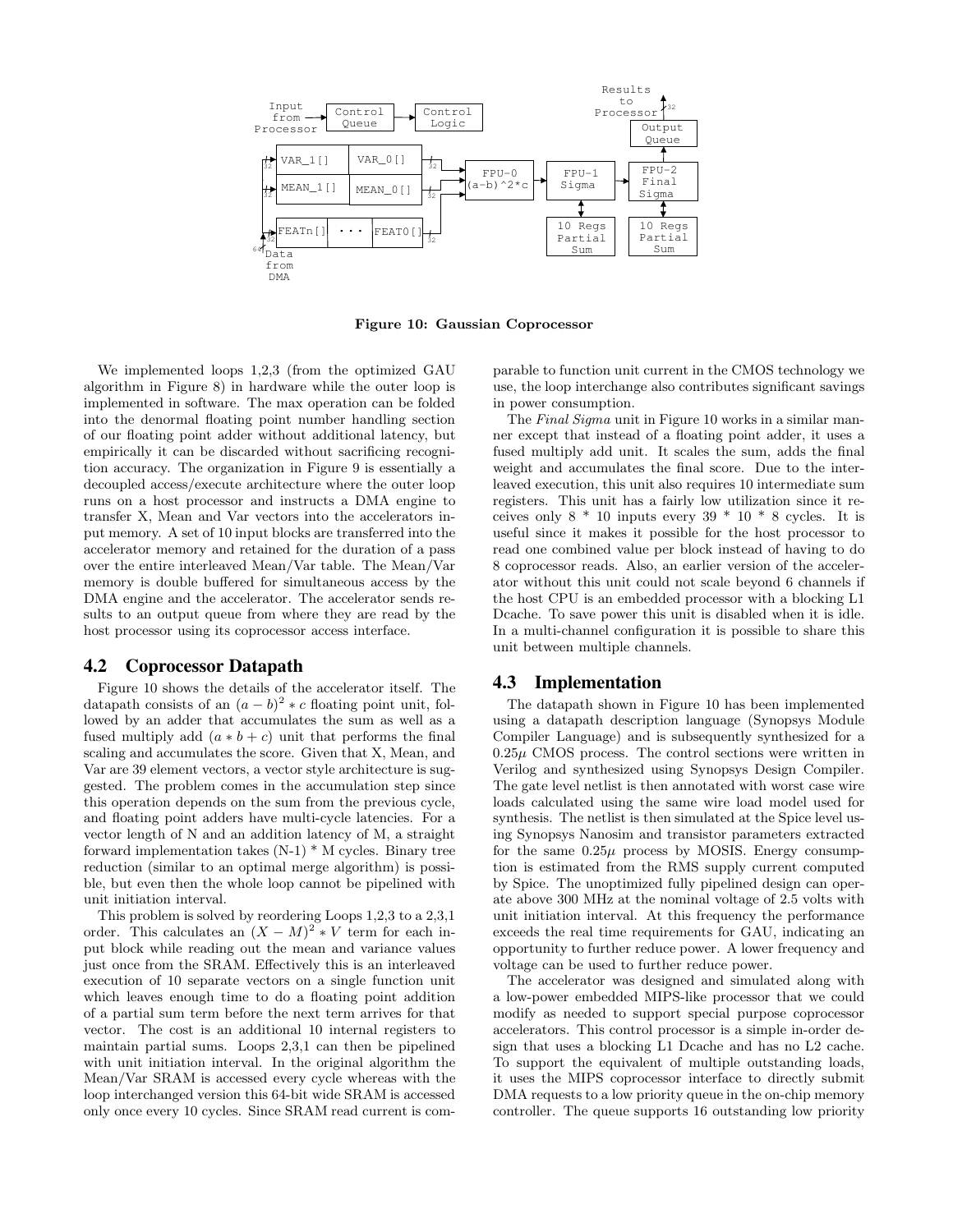block read requests, with block sizes being multiples of 128 bytes. A load request specifies a ROM address and a destination – one of the Feat, Mean or Var SRAMs. The memory controller initiates a queued memory read and transfers the data directly to the requested SRAM index. A more capable out of order processor could initiate the loads directly. Software running on the processor core does the equivalent of the GAU OPT phase. It accumulates 100ms or 10 frames of speech feature vectors (1560 bytes) into the Feat SRAM periodically. This transfer uses the memory controller queue interface. Next, it loads two interleaved Mean/Var vectors from ROM into the corresponding SRAM using the queue interface . A single transfer in this case is 640 bytes. The Mean/Var SRAM is double buffered to hide the memory latency. Initially, the software fills both the buffers. It then queues up a series of vector execute commands to the control logic of the Gaussian accelerator. A single command corresponds to executing the interchanged loops 2,3,1. The processor then proceeds to read results from the output queue of the Gaussian accelerator. When 10 results have been read, it is time to switch to the next Mean/Var vector and refill the used up half of the Mean/Var SRAM. This process continues until the end of the Gaussian ROM is reached. When one cache line of results has been accumulated, they are written to memory where another phase or an I/O interface can read it.

The processor frequency was chosen to provide a capability similar to the well known StrongArm. We also have a cycle accurate simulator which is validated by running it in lock step with the processor's HDL model. The simulator is detailed enough to boot the SGI Linux 2.5 operating system and run user applications in multitasking mode. CAD tool latency estimates are used to time the simulated version of the accelerator. The resulting system accurately models the architecture depicted in Figures 9 and 10. The GAU OPT application for this system is a simple 250 line C program with less than 10 lines of assembly language for the coprocessor interface. Loop unrolling and double buffering were done by hand in C. The application was compiled using MIPS GCC 3.1 and run as a user application under Linux inside the simulator. It was able to process 100ms samples of a single channel in 67.3ms and scale up to 10 channels in real time. The actual data may be seen in the next section.

#### **4.4 Applications**

Though the Gaussian estimator was designed for Sphinx 3 and the MIPS-like embedded processor, the results are widely applicable to other architectures and recognizers. Th– ere are several levels at which this system may be integrated into a speech recognition task pipeline similar to Phased. For example, an intelligent microphone may be created by using a simple low-power DSP to handle the A/D conversion and FE phase and then a GAU coprocessor attached to the DSP may be used for probability estimation. The probability estimates can then be sent to a high-end processor or custom accelerator that does language model computation thereby hiding more than 50% of the compute effort required for speech recognition. On desktop systems, the Gaussian accelerator may be part of a sound card or the Gaussian accelerator may be directly attached to the main processor. On commercial voice servers, the Gaussian estimator may be directly built into the line cards that interface to the telephone network thereby freeing up server resources

for language model and application processing. This also has important implications for server scalability, discussed in the next section.

## **5. ACCELERATOR EVALUATION**

The main contributions of our coprocessor architecture are energy savings, server scalability and bandwidth savings. We describe each of these advantages next.

## **5.1 Energy Savings**

We compared the Spice simulation results from our fully synthesized coprocessor architecture with an actual 2.4 GHz Pentium 4 system that was modified to allow accurate measurement of processor power. Without considering the power consumed by main memory, the GAU accelerator consumed 1.8 watts while the Pentium 4 consumed 52.3 watts during Mahanalobis distance calculation, representing an improvement of 29 fold. The performance of the Pentium 4 system exceeded real-time demands by a factor of 1.6 while the coprocessor approach exceeded real-time by 1.55. However the Pentium 4 is implemented in a highly tuned  $0.13\mu$  process whereas the GAU accelerator was automatically synthesized for a generally available TSMC  $0.25\mu$  process. When normalizing for process differences, the advantage of the GAU coprocessor approach increases significantly. After normalizing for the process, the coprocessor's throughput is 187% higher than the Pentium 4, while consuming a whopping 271 times less energy. However it is important to note that energy consumption vs. performance are common design trade-offs. A more valid comparison is the energy-delay product. The GAU coprocessor improves upon the energydelay product of the Pentium 4 processor by a factor of 507.

However the processor is only part of any system. Main memory is an important consideration as well. When the memory is included the GAU coprocessor approach improves upon the Pentium's energy delay product by a factor of 196, has an energy advantage of a factor of 104, and the throughput performance stays the same as the processor-only results.

We used a Pentium 4 as the comparison because embedded processors like the StrongARM do not have either the floating point instructions or the performance required for our benchmarks. We believe that software emulated floating point will greatly bloat the energy delay product of the StrongARM and make a meaningful comparison impossible. Another reason for the choice was simply the technical feasibility of measuring processor power. For example, the Intel XScale (StrongARM) development platform we investigated had a processor module board with FPGA, Flash memory etc integrated on it and isolating the processor power was difficult. The particular Pentium 4 system we used was chosen because the layout of the printed circuit board permitted us to de-solder certain components and make modifications to permit measuring the energy consumption of the processor core alone. We look forward to making a more meaningful comparison when the Intel Banias processor which is expected to be energy-efficient becomes available.

#### **5.2 Scalability**

As natural human interfaces become more common, scalability of servers that process speech will become an important issue. This will be particularly important for systems like call centers and collaborative work environments.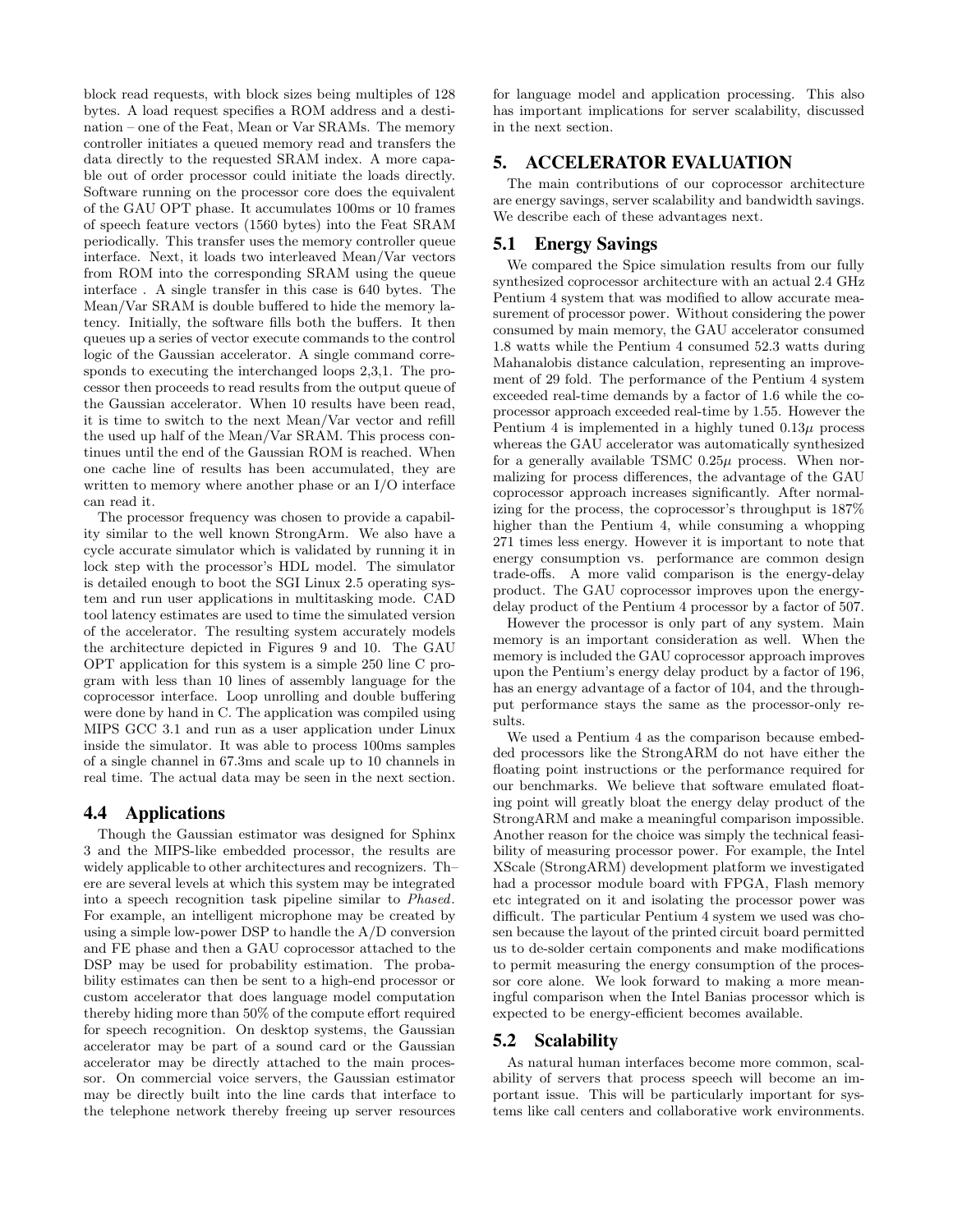

Figure 11: Channel Scaling

In addition to having energy advantages, our design is also scalable. Figure 11 shows that our system can be scaled to process up to ten independent speech channels in real-time. The main limitation is our in-order processor with its simple blocking cache mode. The Final Sigma stage enables the design to scale even with blocking caches due to the removal of destructive interference between the cache and the DMA engine. For embedded designs, the power required to support out of order execution may be excessive but such an organization is likely in a server. One channel of speech feature vectors contributes about 16 KB/s to the memory bandwidth. The outgoing probabilities consume 2.3 MB/s.

By setting a threshold on acceptable Gaussian scores and selectively sending out the scores, this can be significantly reduced. The dominant bandwidth component is still the Gaussian table. We can add additional Feat SRAMs and Gaussian accelerator data paths that share the same Var and Mean SRAMs since the Gaussian tables are common for all channels, thereby reusing the same 180 MB/s vector stream for a large number of channels. With a higher frequency implementation of the Gaussian datapath, multiple channels can also be multiplexed on the same datapath. In a server, the Gaussian estimation of several channels can be delegated to a line card which operates out of its own 18 MB Gaussian ROM. The partitioning of bandwidth, a 50% reduction in server workload per channel as well as reduced cache pollution leads to improved server scalability.

## **5.3 Bandwidth Savings**

The HUB4 speech model used in this study has 49,152 interleaved and padded Mean/Var components each occupying 3 L2 cache lines of 128 bytes or a total of 384 bytes per component. Thus the total size of the Gaussian table is 18MB. Sphinx processes this table 100 times every second, but uses some heuristics to cut down the bandwidth requirement. To guarantee real time processing, we can do brute force evaluation using the Gaussian accelerator at low-power. Because of our blocking optimization (GAU OPT), we need to process the data only 10 times per second with a peak bandwidth of 180 MB/s which can be further reduced by applying the sub-vector quantization (non-feedback) heuristics in Sphinx. Not only does our design bring the bandwidth requirements to limits possible on embedded systems, it also drastically improves the power consumption. On a 400 MHz Intel XScale (StrongARM) development system where the processor itself consumes less than 1 W, we measured a peak memory bandwidth of 64MB/s which consumes an additional 0.47 W. The factor of 4 or more bandwidth savings is significant for the embedded space since it indicates that a 52-watt server can be replaced by a 1-watt embedded processor.

## **6. RELATED WORK**

Most speech recognition research has targeted recognition accuracy [5, 4]. Performance issues have been secondary and power efficiency has largely been ignored. Ravishankar improved Sphinx performance by reducing accuracy and subsequently recovering it in a less computationally active phase and developed a multi-processor version of an older version of Sphinx [11]. However, details of this work are currently unavailable. Agaram provided a detailed analysis of Sphinx 2 and compared this analysis with SPEC benchmarks [2]. Pihl designed a  $0.8\mu$  custom coprocessor to accelerate Gaussian probability generation for an HMM based recognizer. However Pihl's work proposed a specialized arithmetic format rather than the IEEE 754 compatible version described here. Furthermore the number of Gaussian components need to be processed per second has escalated from 40,000 in the case of Pihl's coprocessor to 4.9 million for our accelerator during the last 7 years and this trend is likely to continue as the search for increased accuracy proceeds. Pihl's work did not address scalability which is a central theme for this research. Tong showed an example of reduced precision digit serial multiplication for Sphinx [16]. Anatharaman showed a custom multiprocessor architecture for improving the Viterbi beam search component of a predecessor of Sphinx [3]. Application acceleration using custom coprocessors has been in use for decades, however current researchers are exploiting this theme for reducing power consumption. Piperench is one such approach which exploits virtualized hardware, and run-time reconfiguration [13]. Pleiades is a reconfigurable DSP architecture that uses half the power of an Intel StrongARM for FFT calculations [1].

### **7. CONCLUSIONS**

Sphinx 3 has been analyzed to show that real-time processing is problematic due to high memory bandwidth requirement on high-end general-purpose machines, and even more problematic due to both power and performance concerns for low-end embedded systems. Optimizations were then presented and analyzed to expose parallelism and substantially reduce the bandwidth requirements for real-time recognizers. A custom accelerator for the dominant Gaussian phase was then described and analyzed. The accelerator takes advantage of the low precision floating point requirements of Sphinx 3 as well as creating a custom function unit for calculating Gaussian probabilities which is the dominant component of the Gaussian phase of Sphinx 3. The accelerator has been synthesized for a .25u CMOS process and shown to improve on the process normalized performance of a Pentium 4 system by a factor of 2, while simultaneously improving on the energy consumption by 2 orders of magnitude. Other work, not reported here, shows similar results for other phases of the speech recognition process. This is strong evidence that by incorporating a small amount of custom acceleration hardware, it is possible to perform realtime Sphinx 3 speech recognition for the HUB4 language